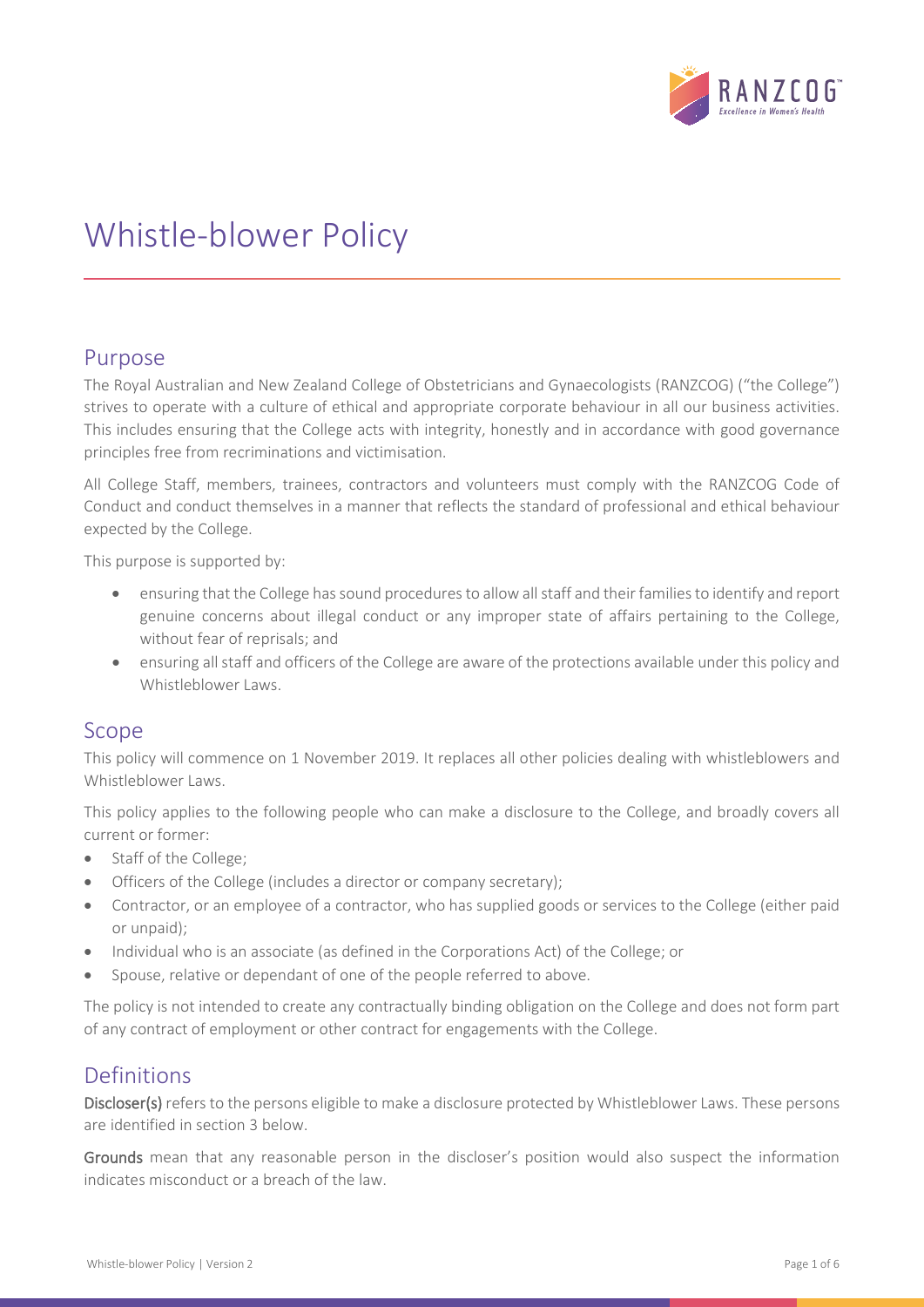

Journalist includes journalists working for electronic services operated on a non-commercial basis by a body that provides a national broadcasting service.

## Officer(s) or Senior Manager(s) is a person who:

- [makes,](http://classic.austlii.edu.au/au/legis/cth/consol_act/ca2001172/s1551.html#make) or participates in making, [decisions](http://classic.austlii.edu.au/au/legis/cth/consol_act/ca2001172/s1317a.html#decision) that affect the whole, or a substantial part, of the business of the College; or
- has the capacity to significantly affect the College's financial standing.

Protected Matters refers to the types of matters outlined at section 2 below, which are protected by Whistleblower Laws and the terms of this policy.

Recipient(s) refers to the persons eligible to receive disclosure protected by Whistleblower Laws. These persons are identified in section 4 below.

Whistleblower Laws refers to the protections contained in Part 9.4AAA of the Corporations Act 2001 and Taxation Administration Act (TAA).

Whistleblowing Officer of the College is responsible for receiving whistleblower disclosures of wrongdoing and overseeing its investigation and resolution. These officer(s) are identified in section 4.1 below.

# Policy

## 1. Reportable Conduct

A reportable conduct disclosure is protected by Whistleblower Laws if:

- The disclosure relates to Protected Matters identified in section 2 below;
- The information is disclosed by an Eligible Whistleblower identified in section 3 below; and
- The disclosure is made to an Eligible Recipient identified in section 4 below.

All of the above three conditions must be satisfied for a disclosure to be protected by Whistleblower Laws.

## 2. Protected Matters

An individual may make a report under this policy if they have reasonable grounds to suspect that the College, its associate or staff or officers or senior managers of the College, have engaged in conduct that:

- Concerns of misconduct, or an improper state of affairs or circumstances, relating to the College;
- Breaches of legislation in the corporate, financial and credit sectors (including, but not limited to the National Consumer Credit Protection Act 2009 (Cth) and the Australian Securities and Investments Commission Act 2001 (Cth));
- Breaches of any Commonwealth legislation punishable by 12 months or more;
- Concerns behaviour which represents a danger to the public, or to the financial system;
- Concerns conduct that may not be in contravention of particular laws but may still be of a serious enough nature to warrant disclosure, for example conduct that may indicate a "systemic issue"; or
- Where an individual reasonably considers the information will help the College to perform their duties under taxation law.

## 2.1 Personal work-related grievances excluded

The disclosure of information related to a personal work-related grievance is excluded by Whistleblower Laws and is not dealt with by this Policy.

Examples of personal work-related grievances include interpersonal conflicts between staff; decisions regarding engaging, transferring or promoting a staff member; decisions to discipline a staff member; or decisions to suspend or terminate the engagement of a staff member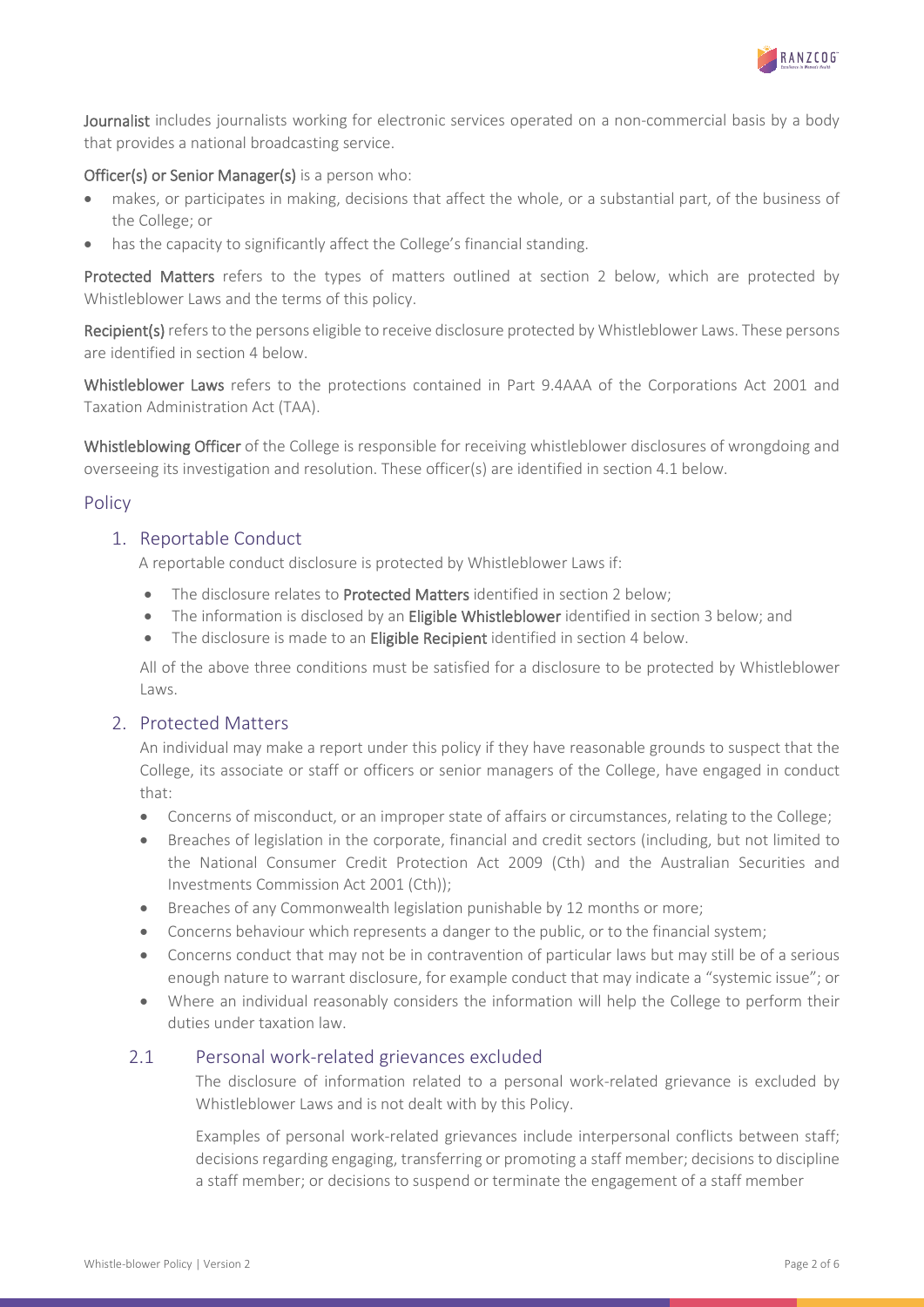

# 3. Eligible Whistleblowers

Each of the following individual is an eligible whistleblower if the individual is, or has been any of the following:

- Staff of the College;
- Officers of the College (includes director or company secretary);
- Contractor, or an employee of a contractor, who has supplied goods or services to the College (either paid or unpaid);
- Individual who is an associate (as defined in the Corporations Act) of the College; or
- Spouse, relative or dependant of one of the people referred to above.

Protected disclosures can also be made anonymously

# 4. Eligible Recipients

If you become aware of a reportable conduct the College provides the channels to report the matter:

# 4.1 Internal Reporting

For the purposes of this Policy the disclosure of a protected matter may be made to

• Whistleblowing Officer as listed below:

| Chief Executive Officer                     | 03-9417-1699       |
|---------------------------------------------|--------------------|
| Ms Vase Jovanoska                           | ceo@ranzcog.edu.au |
| an officer or senior manager of the College |                    |

• an officer or senior manager of the College.

# 4.2 External Reporting

- ASIC or APRA; or any Commonwealth authority prescribed in relation to the company;
	- o If no action is taken after 90 days, and the whistleblower does not have reasonable grounds to believe that action is being or has been taken to address the matters to which the first disclosure related they can make a "public interest disclosure" or an "emergency disclosure" to a Member of Parliament or a journalist:
		- where the whistleblower having reasonable grounds to believe the information disclosed concerns a substantial and imminent danger to the health or safety of one or more persons, or the natural environment;
		- the whistleblower has given written notification to the authority that they intend to make a public interest disclosure;
		- **•** the extent of the information disclosed is no greater than necessary to inform the recipient of the misconduct or improper state of affairs to which the first disclosure related.
- A legal practitioner for the purposes of obtaining legal advice or representation in relation to Whistleblower Laws; and
- An auditor or member of an audit team conducting an audit on the College

# 5. Protection to the Whitsleblower

# 5.1 Confidentiality

Subject to compliance with legal requirements under Whistleblower Laws, upon receiving a disclosure of reportable conduct under this policy, the College will only share the identity of a Discloser or disclosing information that is likely to lead to the identification of the Discloser if: Discloser consents;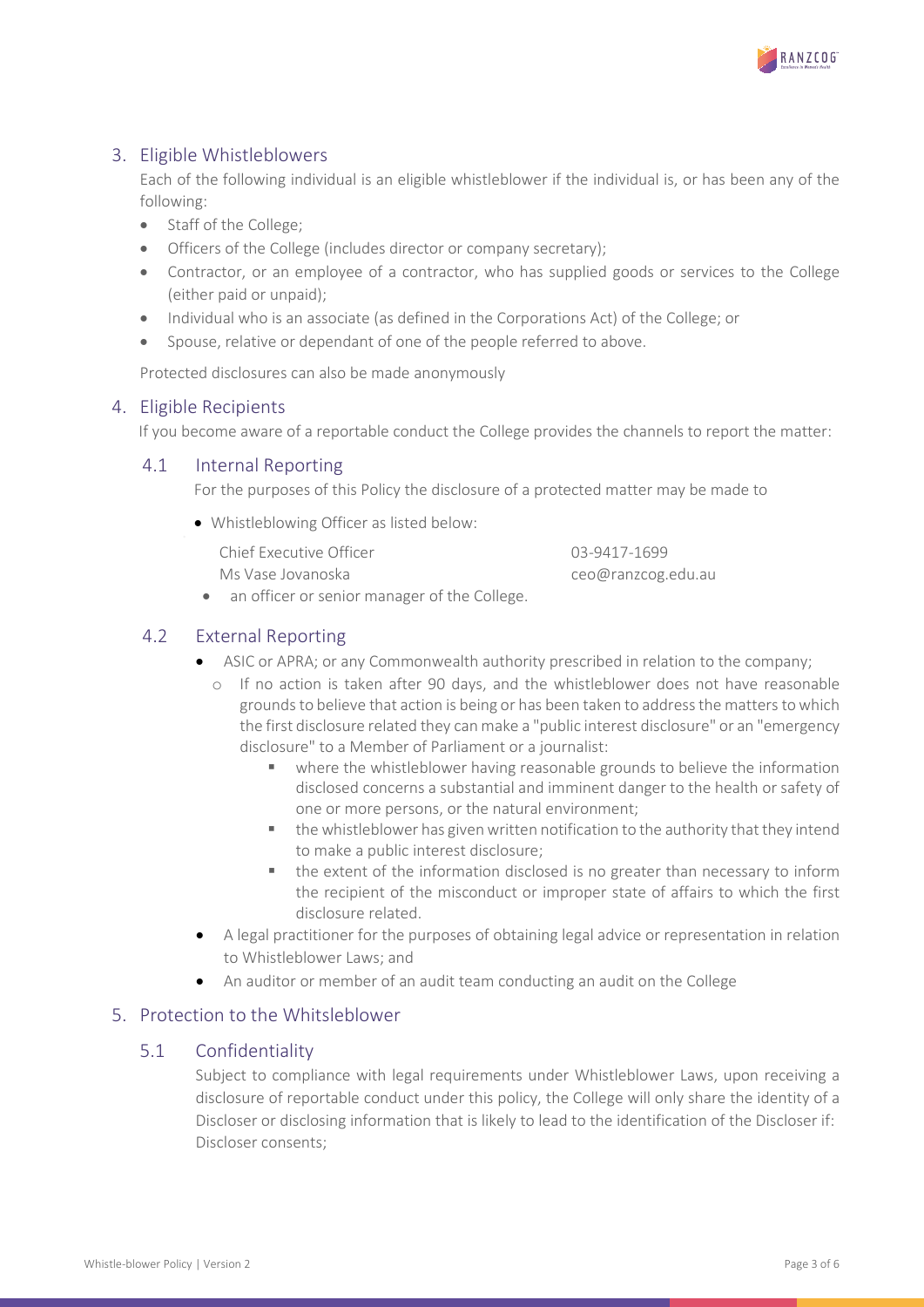

The matter is reported to Australian Securities and Investments Commission (ASIC), Australian Prudential Regulation Authority (APRA), the Tax Commissioner or the Australian Federal Police (AFP); or

The matter is raised with a legal practitioner for the purposes of obtaining legal advice or representation.

The College may also disclose the existence of the Protected Matters (without disclosing the identity of the Discloser) to the extent necessary for the matters to be investigated, provided all reasonable steps are taken to reduce the risk that the Discloser's identity can be discovered.

Any disclosures of discloser's identity or information likely to reveal his/her identity will be made on a strictly confidential basis

#### 5.2 Victimisation prohibited

Whistleblower Laws prohibit any person or College from:

- Engaging in any conduct that causes detriment to any person because that person (or another person) made a disclosure about a Protected Matter pursuant to Whistleblower Laws; or
- Carrying out any threats to cause detriment to any person (whether express or implied threats) because that person (or another person) made a disclosure about a Protected Matter pursuant to Whistleblower Laws.

Detrimental treatment includes dismissal, harassment, discrimination and disadvantages employment, physical and psychological harm.

Where a person or company engages in breaches of these protections, significant fines apply and persons who are adversely affected may obtain compensation orders from a Court in relation to any detriment caused.

Persons who have their contracts terminated in contravention of these protections may also have their contracts reinstated by a Court.

If discloser is subjected to detrimental treatment as a result of making a report under this policy they should inform Whistleblowing Officer, officer or senior manager in accordance with Section 4 of this policy

# 5.3 Protections under Corporations Act

Subject to compliance with conditions prescribed for disclosures qualifying for protections under the Corporations Act, the following protections are given to whistleblowers:

- If a Discloser makes a disclosure protected by Whistleblower Laws, the Discloser cannot be subject to any civil or criminal liability for making the disclosure and cannot be subject to any contractual breach or other civil claim on the basis of the disclosure;
- No contract of employment or contract for services can be terminated on the basis that a protected disclosure constitutes a breach of contract;
- Whistleblowers are provided with immunity so that the information they disclose will not be admissible in evidence against them;
- Protections for whistleblowers against victimisation/retaliation;
- A whistleblower's identity cannot be disclosed to a Court or tribunal except where considered necessary; and
- Penalties in relation to victimisation and breaches of the confidentiality obligation have been significantly increased.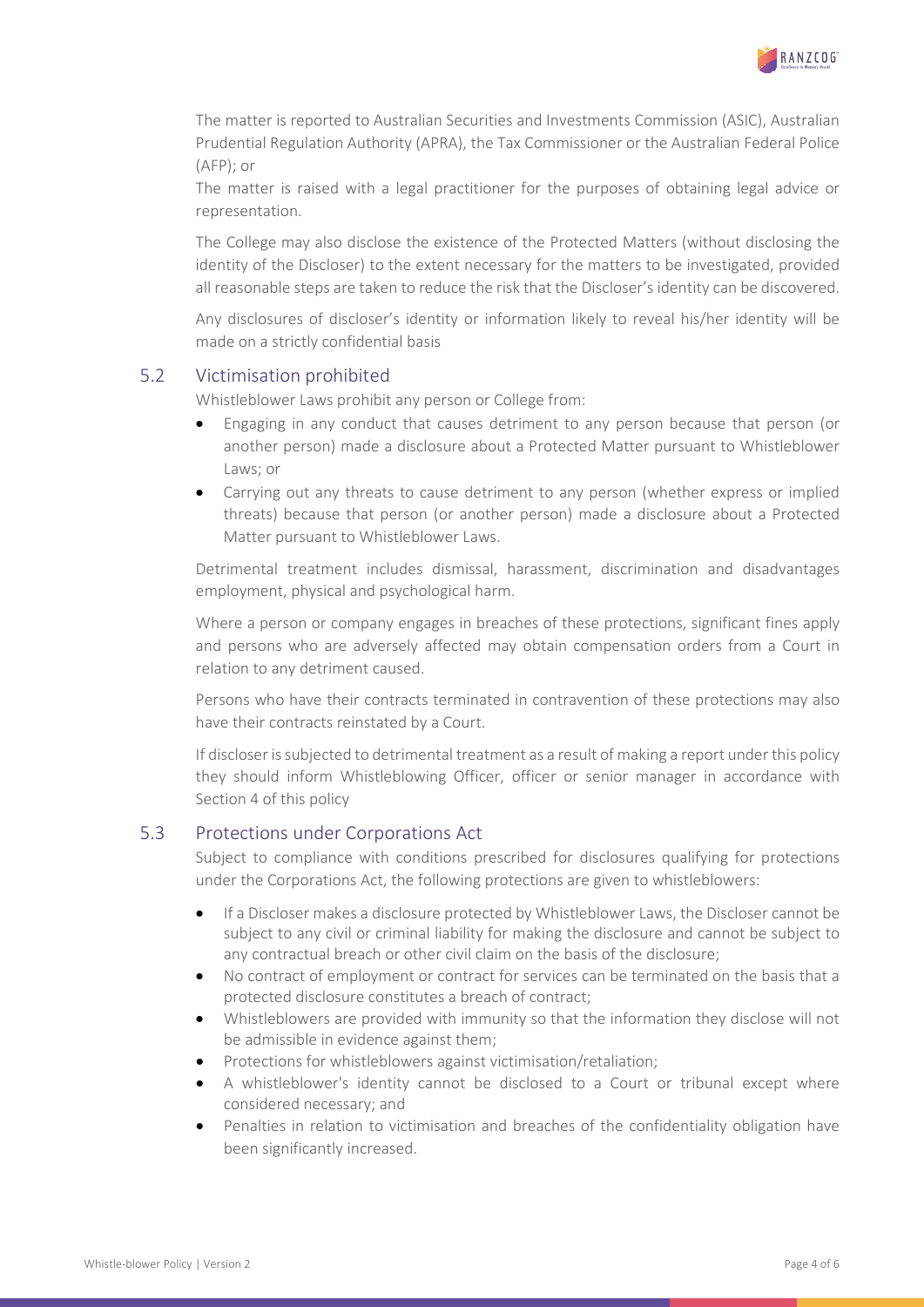

# 5.4 Protections under Taxation Administration Act

Subject to compliance with conditions prescribed for disclosures qualifying for protections under the Taxation Administration Act, the following protections are given to the whistleblowers:

- A whistleblower's identity cannot be disclosed to a Court or tribunal except where considered necessary;
- Substance of the report cannot be disclosed without the whistleblower's consent, to anyone except the Commissioner of Taxation, the AFP or a lawyer for the purpose of obtaining legal advice or representation in relation to the report;
- The whistleblower is immune from any civil, criminal or administrative legal action (including disciplinary action) for making the disclosure;
- No contractual or other remedies may be enforced, and no contractual or other right may be exercised, against the whistleblower for making the report;
- The reported conduct is not admissible against the whistleblower in criminal proceedings or in proceedings for the imposition of a penalty, except proceedings in respect of the falsity of the information;
- Unless the whistleblower has acted unreasonably, a whistleblower cannot be ordered to pay costs in any legal proceedings in relation to a report; and
- Anyone who causes or threatens to cause detriment to a whistleblower or another person in the belief or suspicion that a report has been made, or may have been made, proposes to or could be made, may be guilty of an offence and liable to pay damages.

# 6. Reporting and Investigating Protected Matters

Persons may disclose reportable conduct by submitting a report to the persons identified in Section 4 of this policy

## 6.1 Investigations

The College will refer reportable conduct to its Whistleblowing Officer for investigation to determine whether misconduct or some other improper state of affairs exists.

The Whistleblowing Officer will investigate the relevant matters in a manner compliant with the confidentiality obligations outlined in Section 6.1 of this policy.

The Whistleblowing Officer may alternatively:

- With prior consent of the discloser appoint an appropriately qualified and impartial person or entity to investigate the relevant matters; or
- Refer reportable conduct directly to ASIC, APRA or the Australian Federal Police.

Whilst every investigation process will differ according to the relevant circumstances, the Whistleblowing Officer will ordinarily ensure that appropriate enquiries are made to determine whether:

- The allegations are substantiated; and
- Responsive action needs to be taken in order to address any established misconduct or other improper state of affairs.
- 7. Supporting Whitsleblowers, providing fair treatment and protection from detriment

The College intends to support Disclosers making disclosures about Protected Matters and to put in place procedures to promote fair treatment of Disclosers and protect them from detriment.

This can be achieved by: